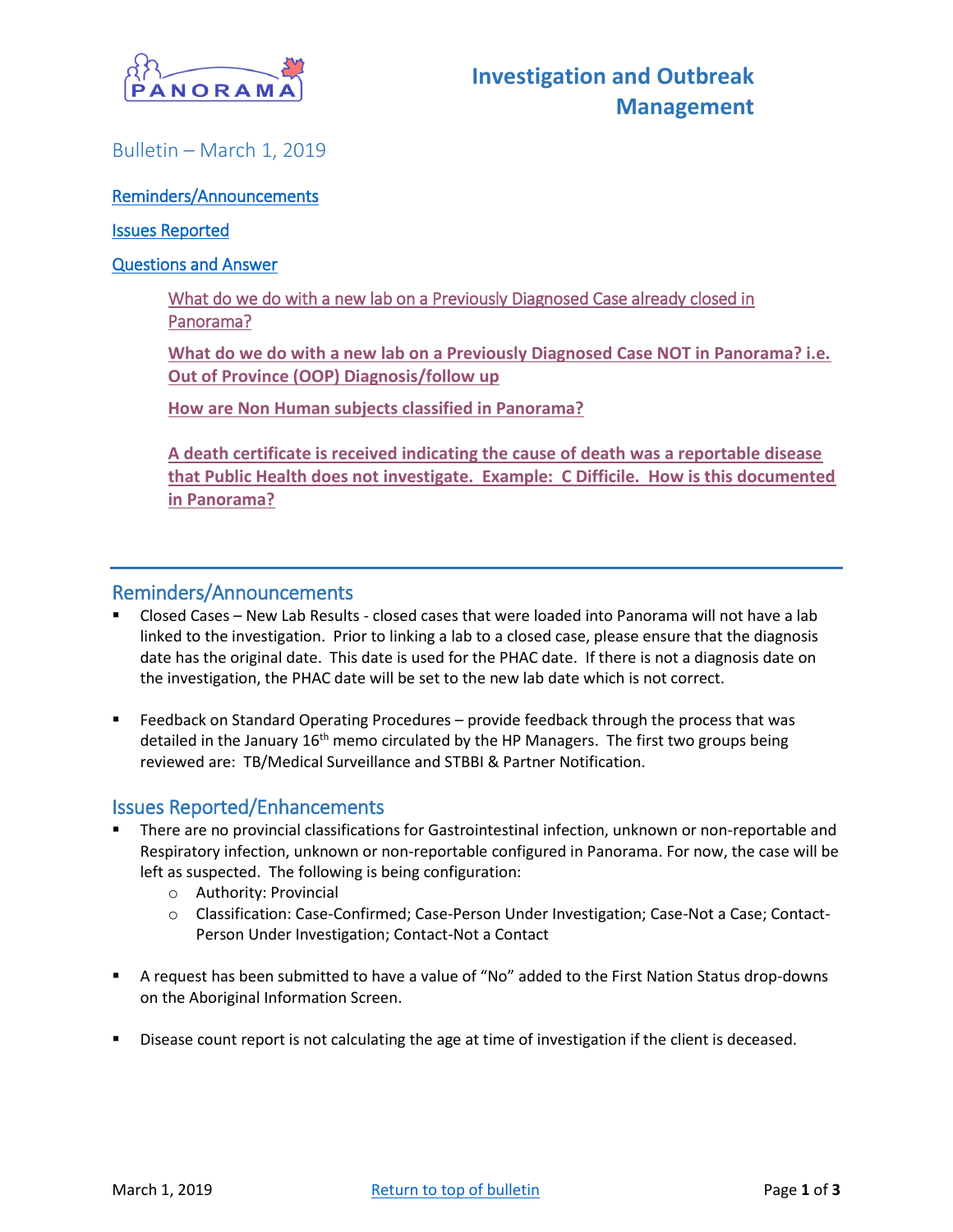

### <span id="page-1-0"></span>Questions and Answers

The Questions and Answers are developed in consultation with the HP Managers.

### <span id="page-1-1"></span>Question: What do we do with a new lab on a Previously Diagnosed Case already closed in Panorama?

- 1. Determine that this lab is not a reinfection or a new case following treatment and/or had negative labs to prove recovery prior
- 2. Determine if this case was completed (risk factors reflecting investigation completed in past which migrated over) or lost to follow up in need of completion.
- 3. Enter the lab under the investigation or link the lab to the investigation
- 4. Document a note, as required, to identify any investigative/follow up completed to determine this lab was not a new case
- 5. Enter in any new information into panorama that you may have collected during your investigation
- 6. Check the PHAC date and make sure it does not reflect this newest lab result date
- 7. If PHAC date changed, go into the Investigation Information and enter in the previous Diagnosis Date

| $\blacktriangledown$ Investigation                                                                                                                                                                                                                                       | <b>Investigation Information</b>                                                                                                                                                                                                                                                                                                                                                                                                                                                                                                                                              |
|--------------------------------------------------------------------------------------------------------------------------------------------------------------------------------------------------------------------------------------------------------------------------|-------------------------------------------------------------------------------------------------------------------------------------------------------------------------------------------------------------------------------------------------------------------------------------------------------------------------------------------------------------------------------------------------------------------------------------------------------------------------------------------------------------------------------------------------------------------------------|
| <b>Subject Summary</b><br>Investigation Summary<br>▼ Investigation Details<br><b>Disease Summary</b><br>Investigation Information<br>Resp. Org / Investigator<br><b>Reporting Notifications</b><br><b>External Sources</b><br>Links & Attachments<br>Close Investigation | Investigation History<br>Priority:<br>$\overline{\mathsf{v}}$<br>* Disposition:   Investigation in progress<br>Disposition Date: 2019<br>田<br>$\checkmark$<br>$\frac{1}{01}$<br>08<br>dd<br><b>VVVV</b><br>mm<br>2019 Jan 8<br>Open<br>* Status Date:<br>* Status:<br>Client Home Address at Time of Initial<br>$\overline{\mathbf{v}}$<br>Investigation:<br>Sensitive Environment/Occupation:<br>$\overline{\mathsf{v}}$<br>Environment/Occupation Details:<br>(1000 characters)<br><b>Diagnosis</b><br>Diagnosis Date:<br>田<br>dd<br>mm<br>уууу<br><b>Primary Method of</b> |
|                                                                                                                                                                                                                                                                          | $\checkmark$<br>Diagnosis:<br><b>Method of Detection:</b><br>$\checkmark$<br>Comments:<br>Add<br>(4000 characters)<br>Date<br><b>Recorded By</b><br><b>Comments</b><br><b>Close Investigation</b><br>Re-Open Investigation<br>Save<br>Reset                                                                                                                                                                                                                                                                                                                                   |

# <span id="page-1-2"></span>Question: What do we do with a new lab on a Previously Diagnosed Case NOT in Panorama? i.e. Out of Province (OOP) Diagnosis/follow up

- 1. Create the shell of an investigation
- 2. Classify as Previously Diagnosed
- 3. Enter in lab or link lab to the investigation